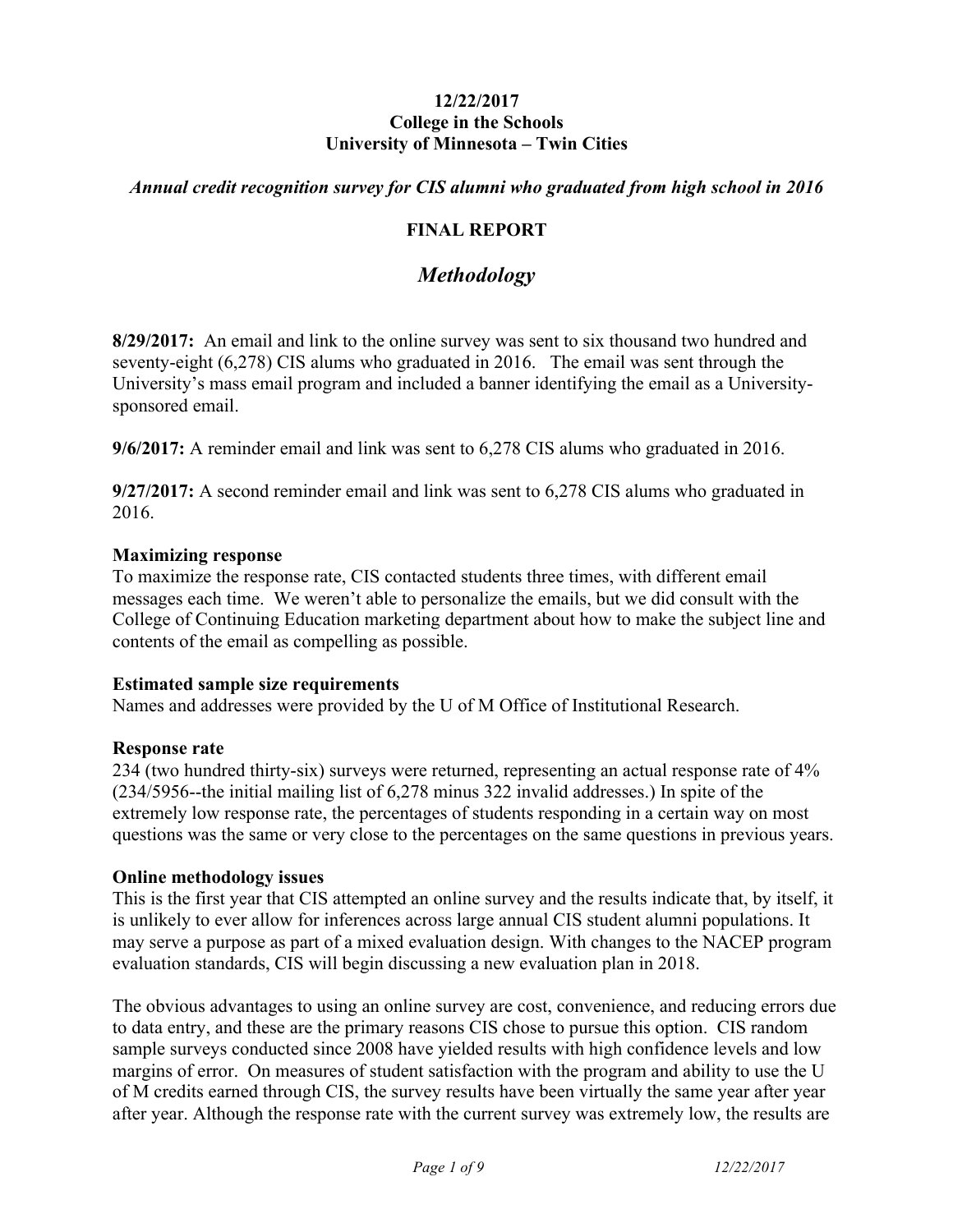again virtually the same when compared to responses on the same questions asked on past surveys.

# *Outcomes*

**A. Secondary to Postsecondary Persistence:** Two hundred twenty-nine (229) out of 234 (**98%**) respondents attended a 2-year college or trade school (17), or 4-year college (212) within a year of high school graduation.

Two hundred twelve (212) or **91%** attended a 4-year college.

**B. Future educational plans:** When asked about the highest degree or certificate they eventually planned to obtain, the 234 students responded: 3 (1%) High school diploma 3 (1%) Vocational technical or Associate's degree 82 (35%) Bachelor's degree 87 (37%) Master's degree 53 (23%) Doctoral degree 6 (3%) Professional degree  $0 (0\%)$  No response

**C. Matriculation to the U of M:** Seventy-five (75) out of 234 respondents who attended a postsecondary program (**32%**) matriculated to the U of M (Twin Cities, Rochester, Crookston, Duluth, or Morris).

## **D. Credit Recognition at Colleges other than the U of M**

- One hundred and forty-seven (147) out of 229 respondents who went to college or trade school (**64%**) went to colleges or universities other than the U of M. (7 indicated that they were attending a postsecondary institution, but did not indicate which one.)
- Of the 147 respondents attending institutions other than U of M, one-hundred thirty-one (131) or **89%** requested recognition for U of M credits earned through CIS. Of these 131, one hundred fifteen (115) **or 88%** of the respondents were able to successfully transfer SOME or ALL of the U of M credits earned.

## **E. Colleges and Universities Attended by CIS Alumni**

• Survey respondents attended eighty (80) different colleges and universities (including UMN's 5 campuses).

## **F. Satisfaction with the Program**

The percentage of students able to use the credits earned through CIS and overall satisfaction with the program remains high. Two hundred twenty-two (222) out of 234 respondents **(95%)** rate their experience in CIS as "good" or "excellent." Two hundred twenty-nine (229) out of 234 **(98%)** would recommend College in the Schools to high school students.

• Two hundred five (205) out of 234 or **88%** agreed or strongly agreed with the statement, "By taking UMN course(s) through CIS … I was better prepared academically for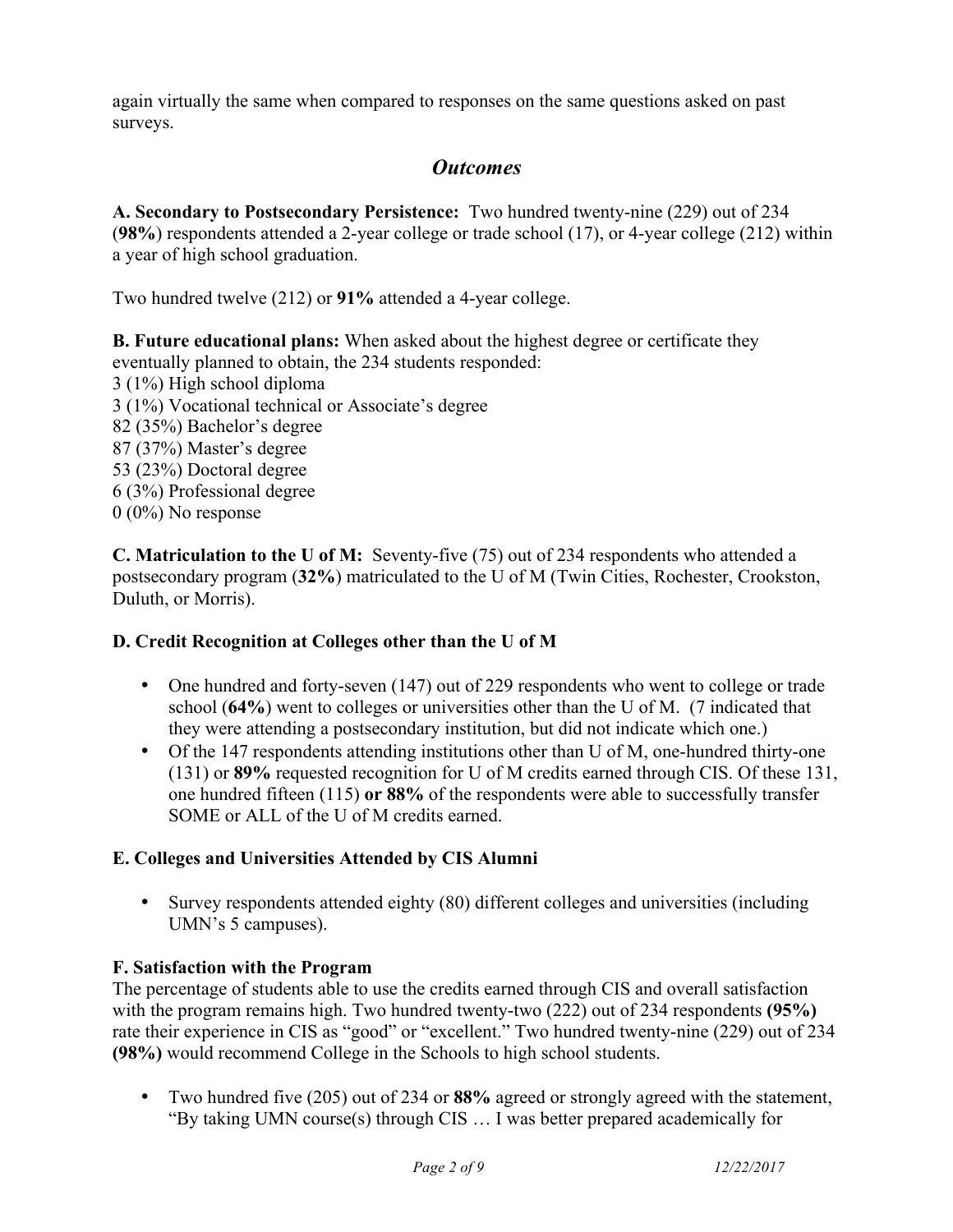college." Fourteen (14) or **6%** were neutral on this question.

- One hundred seventy-three (173) out of 234 or **74%** agreed or strongly agreed with the statement, "… I developed more realistic expectations about college." Thirty-six (36) or **15%** were neutral on this question.
- One hundred ninety-six (196) out of 234 or **84%** agreed or strongly agreed with the statement, "… I was more confident about my ability to succeed in college." Twenty-two (22) or **10%** were neutral on this question.
- Thirty-four (34) out of 234 or **15%** agreed or strongly agreed with the statement, "… I considered, for the first time, enrolling in college." Fifty-seven (57) or **24%** were neutral on this question.
- One hundred sixty-seven (167) out of 234 or **71%** agreed or strongly agreed with the statement, "… I improved my study skills." Forty-one (41) or **18%** were neutral on this question.
- One hundred fifty-eight (158) out of 234 or **68%** agreed or strongly agreed with the statement, "… I improved my time management skills." Fifty-five (55) or **22%** were neutral on this question.
- One hundred thirty-five (135) out of 234 or **58%** agreed or strongly agreed with the statement, "… I improved the skills I need for my chosen career." Fifty-six (56) or **24%** were neutral on this question.
- One hundred twenty-nine (129) out of 234 or **55%** agreed or strongly agreed with the statement, "… I improved my knowledge of the educational requirements for entry into my chosen career." Forty-nine (49) or **21%** were neutral on this question.
- One hundred seventy-three (173) **(74%)** out of 234 respondents felt that the CIS courses were at least as rigorous as the courses at their current college or university.

## **G. Respondent Demographics**

- One hundred fifty-eight (158) of 234 respondents or **68%** were female. Sixty-seven (67) or **29%** were male.
- In response to the question "*To the best of my knowledge, the highest education level achieved by at least one of my parents is…"* 9 (4%) no response  $1$  (<1%) do not know 4 (2%) High school not completed 12 (4%) High school diploma 12 (5%) Some college 14 (6%) Technical program 16 (7%) Associates degree 98 (42%) completed a bachelor's degree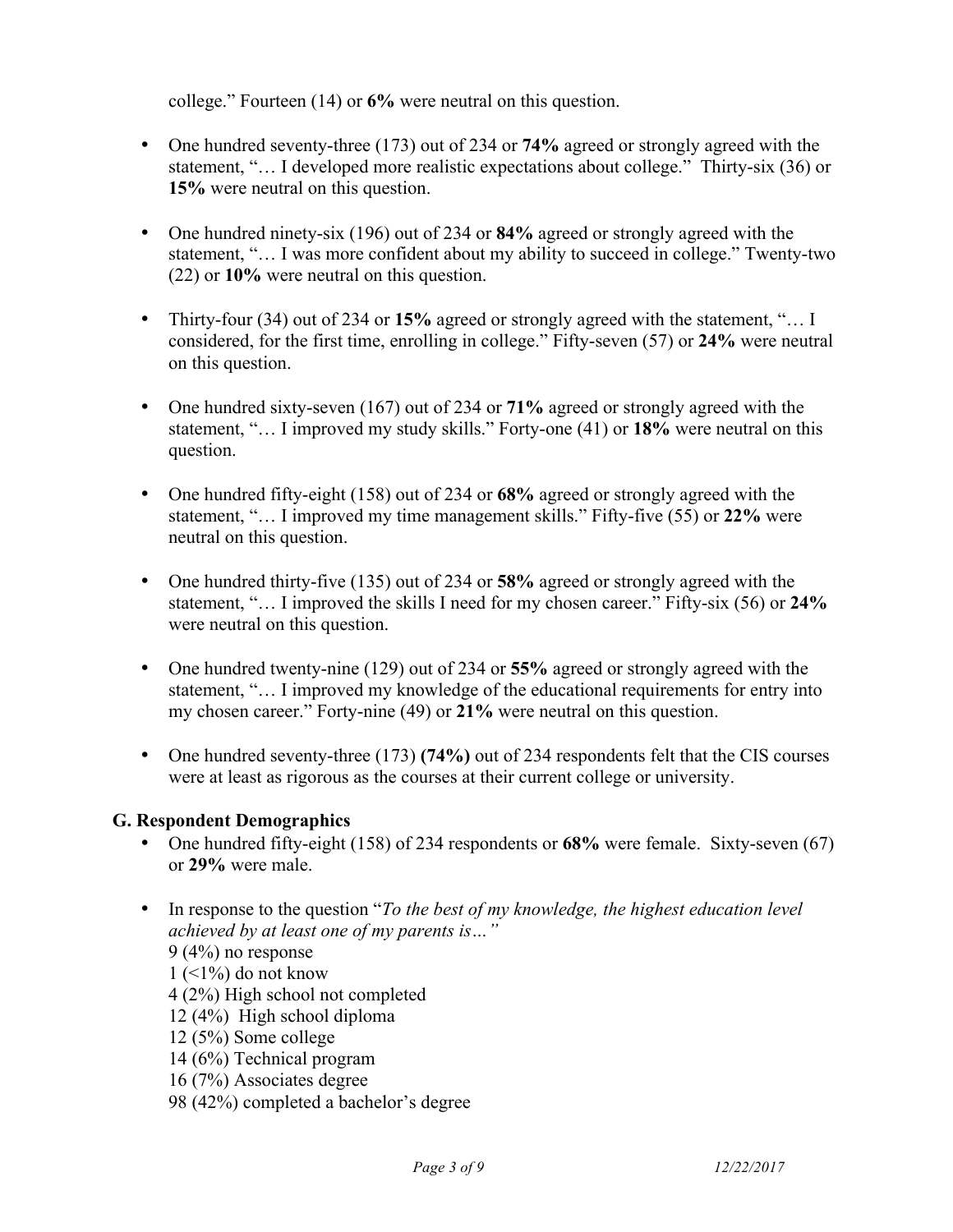68 (29%) completed a graduate degree

- 37 (16%) students qualified for free or reduced price lunch in high school.
- 51 (22%) students qualified for a Pell grant to continue their education.
- 178 or **76%** of the 234 respondents were Caucasian; 18 or **8%** were Asian/Asian American;
- 5 or **2%** were African American/Black; 6 or **3%** were Hispanic of any race; 1 or **<1%** were Arab; 1 or <**1%** were Native Hawaiian or Other Pacific Islander 12 or **5%** were of two or more races; 13 or <**6%** did not respond to this question.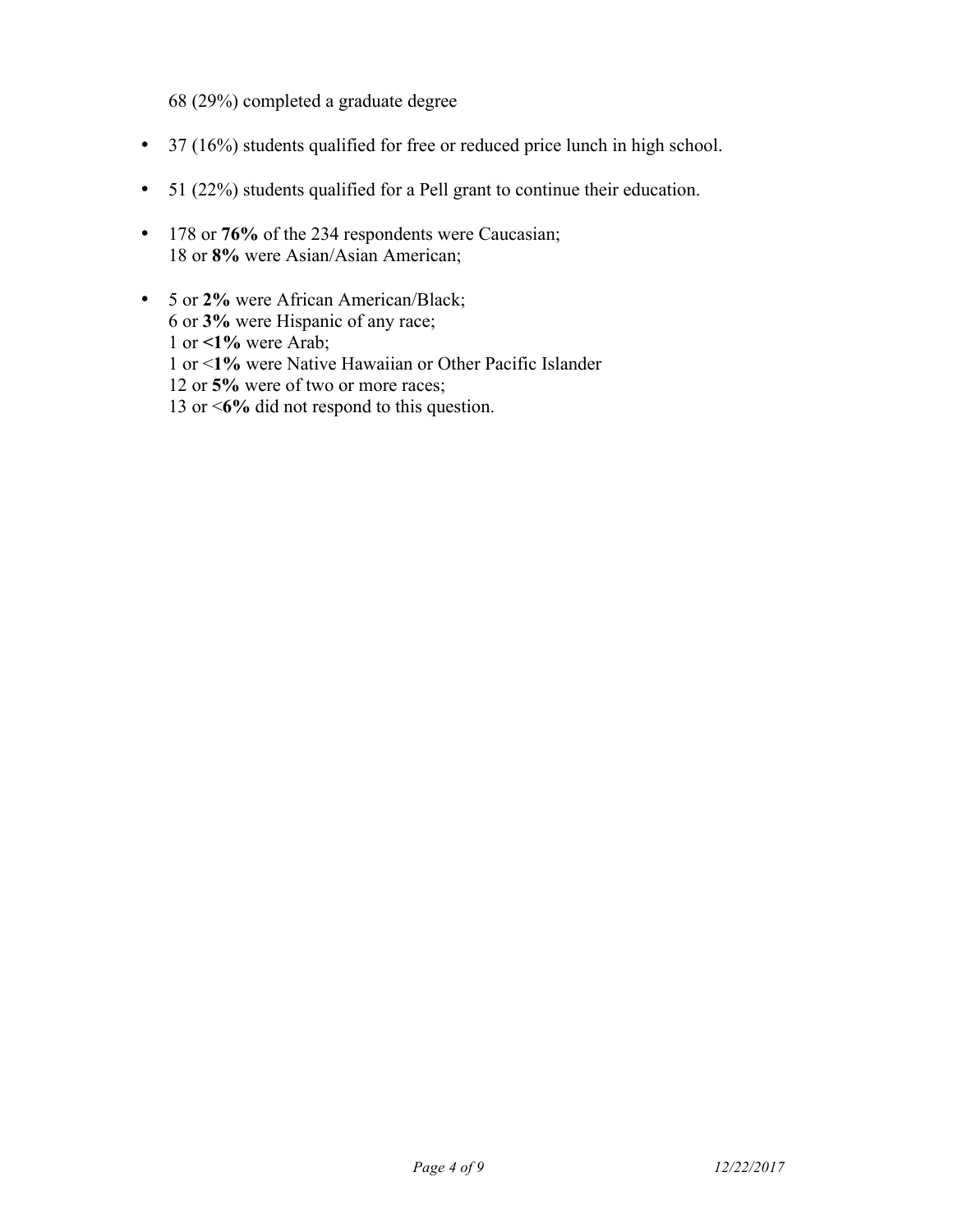## **H. Comments**

Amazing!! 

Awesome program!

Awesome program. I took SPAN1001 and 1002 and loved the program and teacher at Eastview. Definitely worth it and the level of rigor was perfect.

Boston College does not accept CIS credit forcing me to take the classes again... i don't mind taking them, but it is annoying to have to retake something I already learned.

CIS classes are a really good way to get college credits for free (or they cost very little compared to regular college classes).

CIS prepared me for the rigorous mathematic courses at my university. It is a great experience and I recommend it to those who want to save time and money once you get into college. PSEO courses as well!

CIS provided me with amazing opportunities and I'm forever greatful to have participated. It was the smartest choice I made in my high school career to prepare me for college. I can't say enough good things about it.

CIS was the most helpful course I ever took in college. My professor both cared about her students and knew the content inside and out. Compared to all of the other college prep courses, this class was by far the most realistic and useful tool I was given. If I had a choice, I would've taken more CIS courses in high school!

College in Schools was a phenomenal class that encouraged me to learn and gave me the head start I needed in my post-secondary education. I strongly encourage this to any other people that are in high school and I will always recommend them to enroll in these classes.

College in the Schools is a great program that allows students to take college level courses in a more easygoing environment that they are used to (high school). This ability provides for an easier transition into college, not a perfect transition, but an easier one. This is because some CIS students better understand the layout of college courses and the fact that college is a slightly different environment than high school. I honestly don't think I would be where I am without the CIS and AP classes my high school offered me, and I wish I would have taken more advantage of some of those classes while I was in high school.

College in the Schools was a fantastic segway for me to develop the time management skills I'd need in college. Time is a heavy stress in college, and learning some of the foundational skills in dealing with a lack of time gave me a leg up on many of my classmates. I would recommend College in the Schools to any student pursuing any level of post-high school education.

College in the Schools was a nice way to ease myself into the world of higher education. It was a look at what homework would be like, the way lectures would go, and the self discipline it takes to study continuously and to manage your time so you achieve things. It was also really nice to be able to knock out a few college credits and save money, especially if you plan to pay for school yourself. Overall, I had a really fun time in my C.I.S courses and if I could, I would do them again or even take more.

Enforce the CIS Professors to speak almost strictly German. It was a very hard transition and a rude awakening when I could not understand my college professor.

Excellent experience

Fantastic program that is very well planned out. There is a solid amount of curriculum and all my classes I took were well paced throughout the year.

Favorite class

Great opportunity and program! Would strongly recommend, even more than Advanced Placement! Great, far better than AP

I believe this is the best form of advanced classes you can take in high school, it pays off much more than AP classes or honors courses.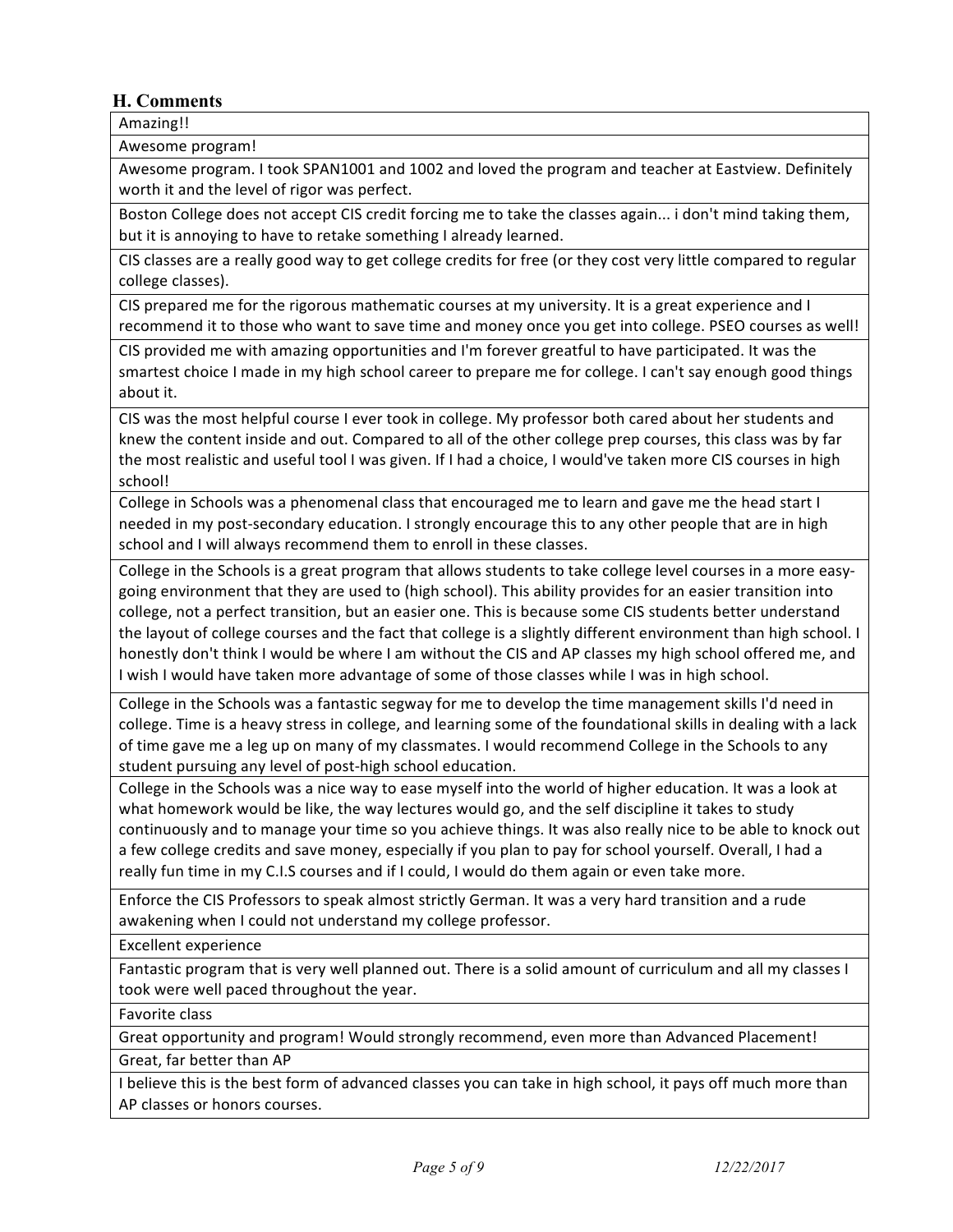I don't think taking CSE CALCULUS for a CIS Course is fair for students in High School students. It's seen as one of the hardest calculus classes here at the U, and to have students take that class as a CIS Course (also meaning their GPA drops because of the course) was totally unfair.

I loved the College in the Schools program, but I was disappointed when my university did not accept any of my credits. I still enjoyed the rigor of the courses, but I may have considered taking more AP classes instead since my university accepts only AP credits.

I really enjoyed College in the Schools. I liked that whether a person was able to receive college credit or not was dependent on how they did in the class, not just a huge test at the end of the year. I think this way better shows how well a student has mastered the content and whether or not they actually deserve the credit.

I think it is a great opportunity and saves a lot of time and money!

I took both CIS and AP classes and college in schools was by far more beneficial than AP. I wish I could have taken all CIS classes.

I was not able to transfer both the Composition credits and Literature credits to cancel out my English requirements at St. Thomas, so only one set of credits transferred.

I wish CIS Physics was calculus-based, that is all.

I wish information about what the classes could do for me in college was provided more readily while or before taking the class. I also wish a more diverse group of subjects were offered.

If my high school had more CIS options, I would definitely prefer to take those instead of AP classes. Directly transferring credits and not having to worry about the national AP exam was amazing, along with my high school teacher helping us to adjust to a college classes workload. I felt more prepared for college because of CIS

I'm very grateful for the opportunity to earn college credit while in high school!

It is a great opportunity that everyone should take advantage of!

It is a great opportunity to earn college credit for free!

It is a great program that I think really helps students prepare for college and help lessen their debt in the long run.

It made me a better writer which has helped me so much in college!

It really took a weight off of my shoulders. Being able to focus on taking a class and learning for credit rather than stressing about passing an exam that determines if I even got credit was great.

It was a fun, and educational experience. It helped me to greatly further my understanding of the German language, and keep pace with those in later years of college. If you can, take a CIS course to help get ahead.

It was a great experience and the course prepared me for my college courses.

It was a great opportunity to earn college credit and gain advanced experience without having to pay the college tuition for that class. That being said, some classes are a nice fit for the high school lifestyle, while others are very difficult to balance with a 7 course load of all honors, AP and CIS classes.

It was a great way to experience college level courses without missing out on the experience of high school. It set me way ahead in coursework during college, so I should be able to graduate early. I have no regrets about taking CIS Courses.

It was an amazing program, and I would love to see it expand further throughout high schools in Minnesota 

It was an awesome program. I took CIS Spanish and it undoubtedly changed my entire career path. I added Spanish as one of my majors and I will be headed to Spain next year to live with a family and continue my Spanish studies abroad.

It was an experience I feel like I was so privileged to be a part of and hope more students take this option in the future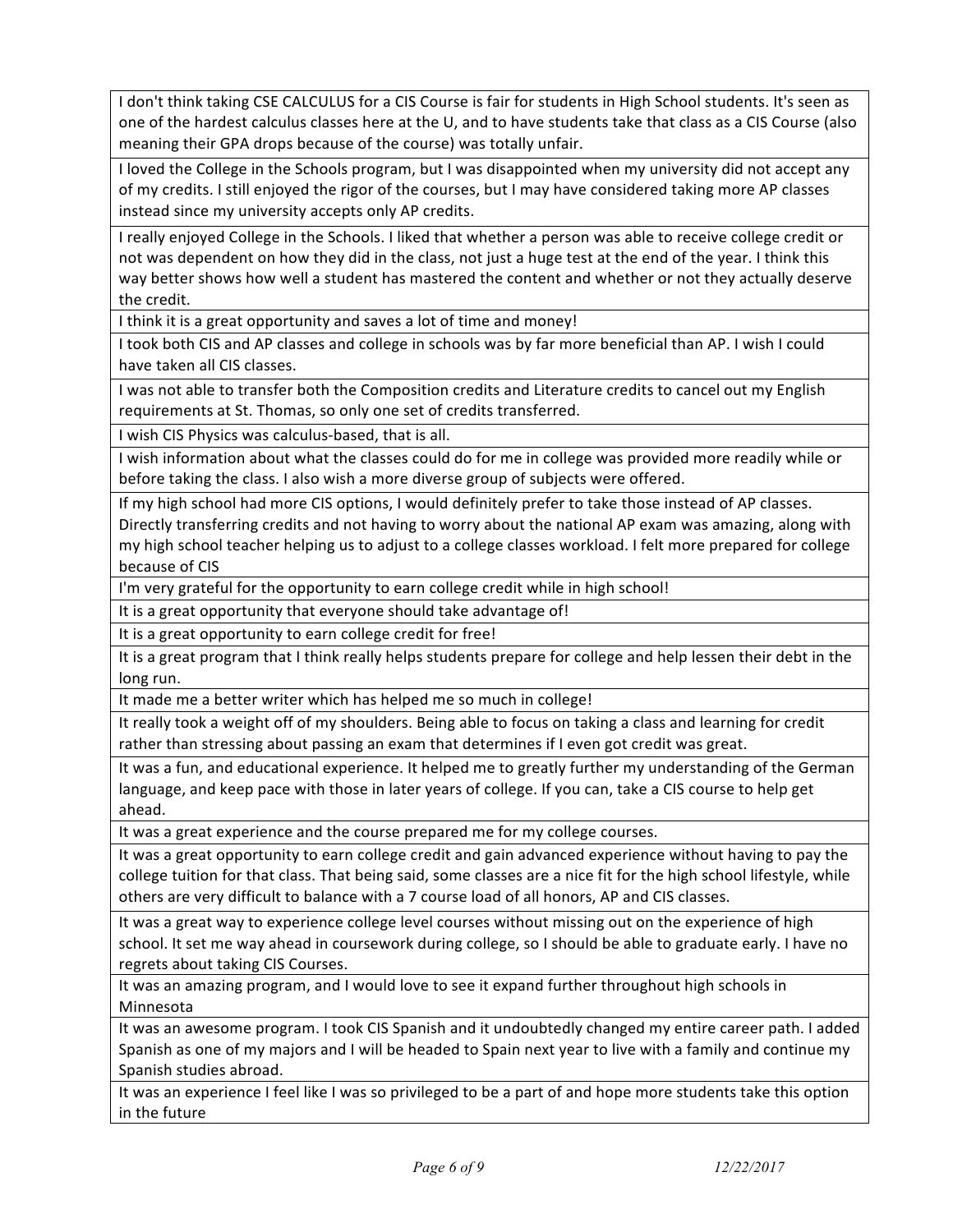It was awesome and really worth it!

It was super helpful for my college credits. It has allowed me to move ahead in my college career by not needing certain classes anymore.

It's a great program to get into. The courses weren't as challenging as some college courses, but it helps high schoolers figure out the mentality of studying for a big exam. I was happy I took the courses offered in high school because I got pre-requisites out of the way.

it's a great program to help kids get a head start on their college credits so they don't have to borrow as much money (if applicable) to be in school so long since they already have college credit.

It's an incredibly valuable program!

Kelly Dirks, my German CIS teacher is absolutely amazing!

LOVED IT... besides the class itself being one of the best I took in high school (which is probably dependent on my school in particular), I love that it let me skip past all of the introductory language coursework at the U. I would have HATED taking lower-level language courses.

Loved my CIS Spanish class!! Loved it so much that I have encouraged my sister to take a CIS class as well! I wish I had taken more CIS classes when I was a junior in high school instead of waiting until I was a senior. Taking the CIS classes really helped me prepare for college!

Loved my Spanish classes. CIS composition was awful- I honestly believe the course was way harder than it would be taught at the U of M for freshman.

Mahtomedi offered tremendous CIS programs and teachers, but I could see why the structure of CIS program would allow other schools to neglect the program and its students. The framework was so semistructured by having required tests and projects but no required course work, that teachers of the course could abuse the program and grade students unfairly. Without more teacher instruction I can not see a way to avoid this problem.

My Chinese teacher was trash. She literally changed grades based on her opions of students even in the college in the school program. She tried to get me expelled from the program because another student copied my paper. Not myself cheating but some one cheating off me.

My CIS classes were my favorite high school classes and really prepared me for the future.

MY CIS credits are absolutely essential to my current degree plan. Without having taken those credits in high school, I wouldn't be able to pursue my double major. CIS credits are much more transferrable than AP, and although I'm glad I had both types of courses, CIS prepared me much better for college.

My experience with CIS was nothing short of excellent. It enabled me to challenge myself academically in a way that wouldn't have been possible apart from CIS while still being a part of a high school community. CIS was an invaluable part of my education that I am extremely grateful for.

Out of date information

Please emphasize that if students do plan on going to a U of M school that they need to make sure they are aware their GPA includes the CIS classes so it's important to do well since it's the foundation of their college GPA.

Probably one of the best decisions I could have made. It allowed me to enter into courses regarding my major, much sooner than planned.

Some teachers and classes were significantly harder than others, leaving much room for inconsistency.

Thank you. My professors understood my academic level when I began their courses and knew the best ways to "show us the ropes" in building skills for these college level courses. I gained confidence, professionalism, and accurate expectations for the future. Thank you.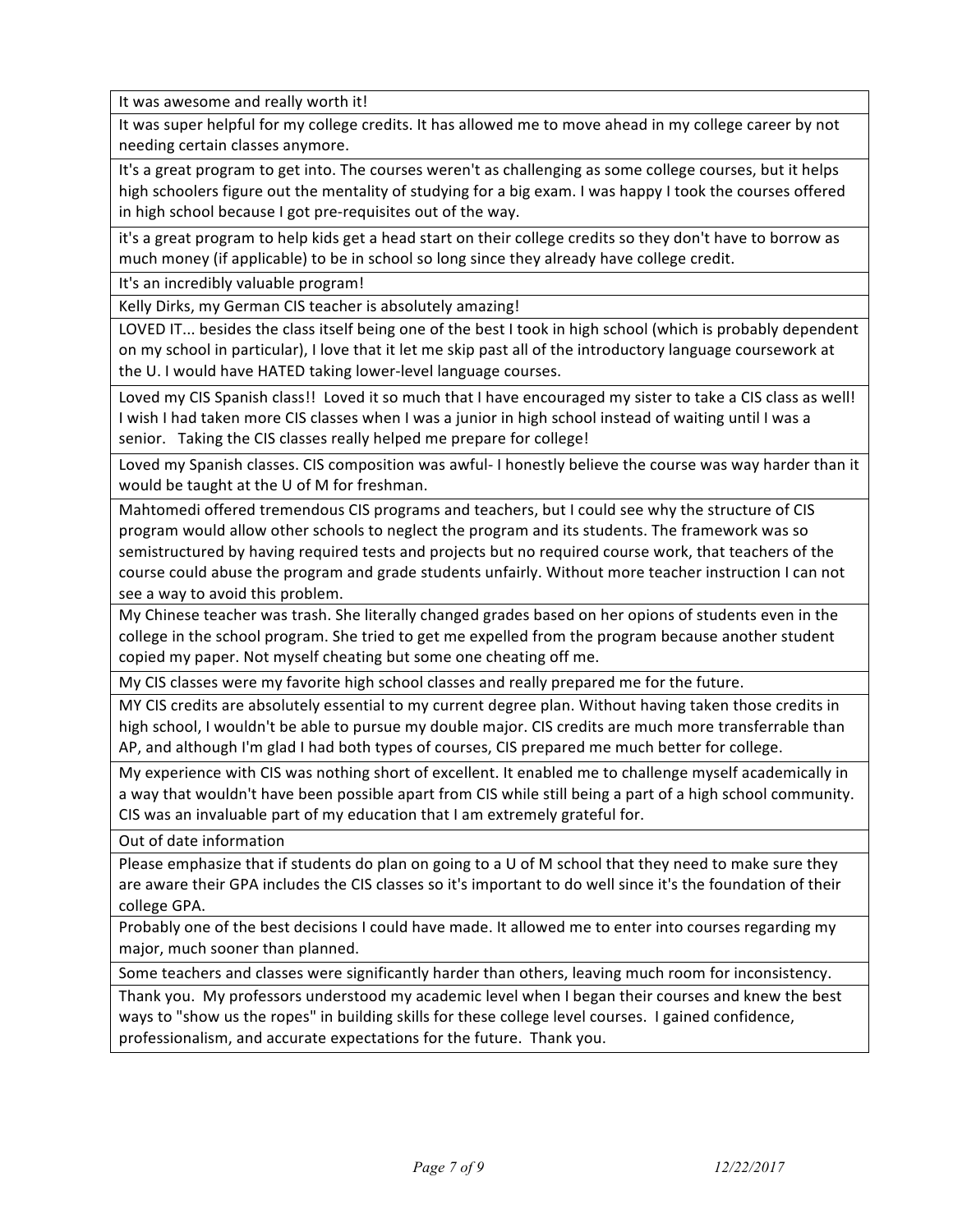The CIS English classroom I was placed in the first semester of my senior year did not represent the racial and socio-economic diversity of my high school. It instead had a majority of wealthy, white students, many of which were already college-bound. This, I believe was not due to a lack of interest but instead the restrictions on CIS admittance.

My second semester, I took another regular English class which was also offered a different hour through CIS. My classroom followed much of the same curriculum and rigor as the CIS class, but the difference was that it was made up of mostly black, Asian, and Latinx students. I found this diversified classroom to have much richer discussions because it included varying points of view; it taught me more about myself and othersâ€" something which the best college classes do.

Yet, in spite of its similar curriculum to the CIS class, the similar success of its students, my classmates and I did not receive college credit for the class. While this was something that I (wealthy, white, collegebound) was willing to give up, for my classmates, I believe the impact of this college credit and the selfconfidence that comes with the understanding that college is achievable might have made a tangible difference in their futures. It is because of this that I hope efforts are made to encourage diversity in future CIS classrooms (whether the changing of admittance policies is appropriate for that I do not know) because I believe that it would make a difference not only in the lives of students but also the success of the CIS program.

The CIS program was very beneficial to my education. I feel I would not graduate on time if it weren't for the credits I had already earned while still in high school.

The classes are very helpful when it comes to getting out of general education classes. However, the way high school teachers presented the information, and made everything more to high school level vs the college level did not prepare me in the slightest. The college courses offered at high school were ten times easier than the high demand classes I am currently taking in college, which have a faster pace, and way more homework involved.

The coursework for CIS classes did not always match what was required for college sections of the class. For example, in my intro to literature class, I did WAY more work in high school than the college sections did.

The expectations between the two classes of CIS composition at my school were different and even if we did the same work due to inconsistent expectations students in the other class (with a different teacher) received sometimes better grades because of that.

The French class I took will not count towards anything needed for my engineering degree, so I have not attempted to transfer credits, and a language class is very different from math and science, so I did not feel it helped prepare me for my college courses

The majority of the teachers were amazing. Only one I did not like.

This is a beneficial program to high school students. I recommend it continue with the teaches licensed at their current level. One way to improve the authenticity of the course as well as prove the rigor would be giving the high school students the same or similar final exam as the college students, much like the AP exams. 

This program is a phenomenal opportunity for high school students. Please continue to grow it!

This program is one of the best ways to either get out of the less significant college requirements or get prepared for a similar class at a college level. The classes I completed through CIS counted for more of my specific school requirements than the AP credits I transferred did- the APs mostly counted for general credit of some sort.

This was a fantastic experience to have in high school and better prepared me for college than the AP coursework I completed while in high school.